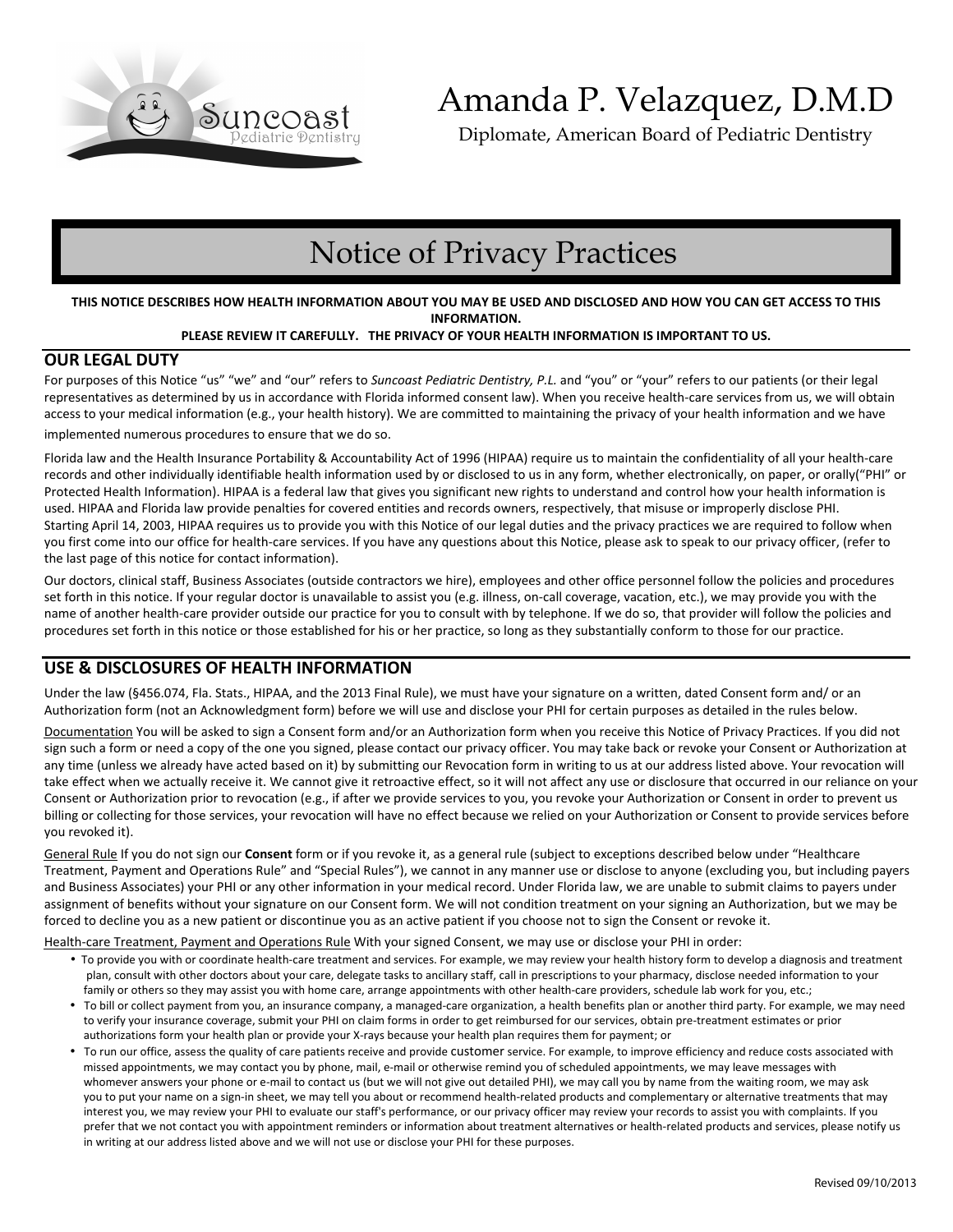Special Rules Notwithstanding anything else contained in this Notice, only in accordance with applicalaw, and under strictly limited circumstances, we may use or disclose your PHI without your permission, Consent or Authorization for the following purposes:

- When required under federal, state or local law;
- When necessary in emergencies to prea serious threat to your health and safety or the health and safety of other persons;
- When necessary for public health reasons (e.g., prevention or control of disease, injury or disability; reporting information such as adverse reactions to anesthesia; ineffective or dangerous medications or products; suspected abuse, neglect or exploitation of children, disabled adults or the elderly; or domestic violence);
- For federal or state government health-care oversight activities (e.g., civil rights laws, fraud and abuse investigations,
- audits, investigations, inspec licensure or permitting, government programs, etc.);
- For judicial and administrative proceedings and law enforcement purposes (e.g., in response to a warrant, subpoena or court order; by providing PHI to coroners, medical examiners and funeral directors to locate missing persons, identify deceased persons or determine cause of death);
- For workers' compensation purposes (e.g., we may disclose your PHI if you have claimed health benefits for a work-related injury or illness);
- For intelligence, counterintelligence or other national security purposes (e.g., Veterans Affairs, U.S. military command, other government authorities or foreign military authorities may require us to release PHI about you);
- For organ and tissue donation (e.g., if you are an organ donor we may release your PHI to organizations that handle organ, eye or tissue procurement, donation and transplantation);
- For research projects approved by an Institutional Review Board or a privacy board to ensure confidentiality (e.g., if the researcher will have access to your PHI because involved in your clinical care, we will ask you to sign an Authorization);
- To create a collection of information that is "de-identified" (e.g., it does not personally identify you by name, distinguishing marks or otherwise and no longer can be connected to you);
- To family members, friends and others, but only if you verbally give permission; we give you an opportunity to object and you do not; we reasonably assume, based on our professional judgment and the surrounding circumstances, that you do not object (e.g., you bring someone with you into the operatory or exam room during treatment or into the conference area when we are discussing your PHI); we reasonably infer that it is in your best interest (e.g., to allow someone to pick up your records because they knew you were our patient and you asked them in writing with your signature to do so); or it is an emergency situation involving you or another person (e.g., your minor child or ward) and, respectively, you cannot consent to your care because you are incapable of doing so or you cannot consent to the other person's care because, after a reasonable attempt, we have been unable to locate you. In these emergency situations we may, based on our professional judgment and the surrounding circumstances, determine that disclosure is in the best interests of you or the other person, in which case we will disclose PHI, but only as it pertains to the care being provided and we will notify you of the disclosure as soon as possible after the care is completed.

Minimum Necessary Rule Our staff will not use or access your PHI unless it is necessary to do their jobs (e.g., doctors uninvolved in your care will not access your PHI; ancillary clinical staff caring for you will not access your billing information; billing staff will not access your PHI except as needed to complete the claim form for the latest visit; janitorial staff will not access your PHI). Also, we disclose to others outside our staff only as much of your PHI as is necessary to accomplish the recipient's lawful purposes. For example, we may use and disclose the entire contents of your medical record:

- To you (and your legal representatives as stated above) and any one else you list on a Consent or Authorization to receive a copy of your records;
- To health-care providers for treatment purposes (e.g. making diagnosis and treatment decisions or agreeing with prior recommendations in the medical record);
- To the U.S. Department of Health and Human Services (e.g., in connection with a HIPAA complaint);
- To others as required under federal or Florida law;
- To our privacy officer and others as necessary to resolve your complaint or accomplish your request under HIPAA (e.g., clerks who copy records need access to your entire medical record).

In accordance with the law, we presume that requests for disclosure of PHI from another Covered Entity (as defined in HIPAA) are for the minimum necessary amount of PHI to accomplish the requester's purpose. Our privacy officer will individually review unusual or non-recurring requests for PHI to determine the minimum necessary amount of PHI and disclose only that. For non-routine requests or disclosures, the Plan's Privacy Officer will make a minimum necessary determination based on, but not limited to, the following factors:

- The amount of information being disclosed;
- The number of individuals or entities to whom the information is being disclosed;
- The importance of the use or disclosure;
- The likelihood of further disclosure;
- Whether the same result could be achieved with de-identified information;
- The technology available to protect confidentiality of the information; and
- The cost to implement administrative, technical and security procedures to protect confidentiality.

If we believe that a request from others for disclosure of your entire medical record is unnecessary, we will ask the requester to document why this is needed, retain that documentation and make it available to you upon request.

Incidental Disclosure Rule We will take reasonable administrative, technical and security safeguards to ensure the privacy of your PHI when we use or disclose it (e.g., we require employees to talk softly when discussing PHI with you, we use computer passwords and change them periodically [e.g., when an employee leaves us], we allow access to areas where PHI is stored or filed only when we are present to supervise and prevent unauthorized access).

Business Associate Rule Business Associates and other third parties (if any) that receive your PHI from us will be prohibited from re-disclosing it unless required to do so by law or you give prior express written consent to the re-disclosure. Nothing in our Business Associate agreement will allow our Business Associate to violate this re-disclosure prohibition.

Super-confidential Information Rule If we have PHI about you regarding HIV testing, alcohol or substance abuse diagnosis and treatment, or psychotherapy and mental health records (super-confidential information under the law), we will not disclose it under the General or Health-care Treatment, Payment and Operations Rules (see above) without you first signing and properly completing our Consent form (i.e., you specifically must initial the type of super-confidential information we are allowed to disclose). If you do not specifically authorize disclosure by initialing the superconfidential information, we will not disclose it unless authorized under the Special Rules (see above) (e.g., we are required by law to disclose it). If we disclose super-confidential information (either because you have initialed the Consent form or the Special Rules authorize us to do so), we will comply with state and federal law that requires us to warn the recipient in writing that re-disclosure is prohibited.

Changes to Privacy Policies Rule We reserve the right to change our privacy practices (by changing the terms of this Notice) at any time as authorized by law. The changes will be effective immediately upon us making them. They will apply to all PHI we create or receive in the future, as well as to all PHI created or received by us in the past (i.e., to PHI about you that we had before the changes took effect). If we make changes, we will post the changed Notice, along with its effective date, in our office. Also, upon request, you will be given a copy of our current Notice.

Authorization Rule We will not use or disclose your PHI for any purpose or to any person other than as stated in the rules above without your signature on a specifically worded, written Authorization form (not a Consent or an Acknowledgement). If we need your Authorization, we must obtain it on our Authorization form, which is separate from any Consent or Acknowledgment we may have obtained from you. We will not condition treatment on whether you sign the Authorization (or not).